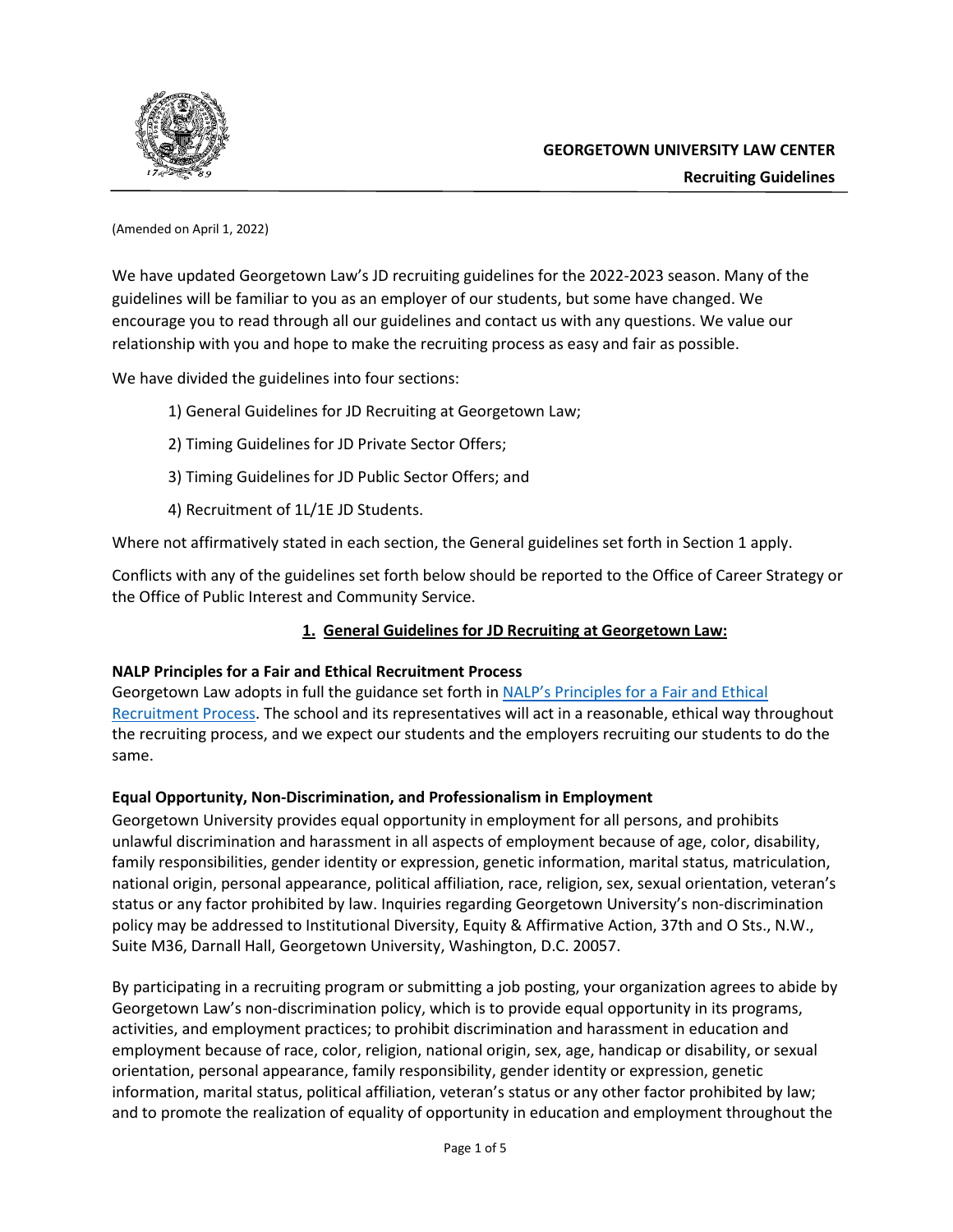

Law Center in accordance with the policy expressed in the University-wide Affirmative Action Plan.

By recruiting at Georgetown, your organization certifies that it complies and will comply with all applicable employment laws and regulations, including wage and hour laws. You also certify that your organization and its representatives will treat all Georgetown students with respect and courtesy and will exhibit high standards of professionalism throughout the recruitment process. Failure to comply with Georgetown's policies and applicable law may result in adverse action against your organization.

Employers are responsible for the conduct of their recruiters and attorneys and for any representation made by those individuals, and can encourage responsible recruiting by: Ensuring that recruiters and attorneys have training to avoid bias, discrimination, and harassment in the recruiting process; and striving to provide interviewing and recruitment environments that minimize the risk of discrimination and harassment, including sexual harassment.

## **2. Timing Guidelines for JD Private Sector Offers:**

In order to promote a fair and ethical recruiting process for Georgetown Law students and employers, we adopt the following standards for offer timing and decisions.

These provisions apply to employers recruiting both 2L/3Es for summer positions and 3L/4Es for fulltime, permanent positions. Please note that these timing guidelines are considered floors, not ceilings, and employers are encouraged to grant extensions to students who request them.

### **a. General Guidelines:**

- i. All offers for private sector employment made to Georgetown Law JD students should be held open for a minimum of two weeks from the date of the offer letter (except as stated below in Sections 2.b. "Standards for OCI" and 2.c. "Pre-OCI Interviewing"). "Exploding" offers, which rob students of meaningful choice and are unlikely to produce good matches for the employer or the candidate, are expressly prohibited.
- ii. Students are expected to make offer decisions in a timely manner and to not use all available time unless they believe it is necessary to make an informed decision. Offers that are not accepted by the stated deadline are deemed to be expired.
- iii. Students may request an offer extension if necessary to make an informed decision; employers are encouraged to grant extensions if the request is reasonable and granting the extension isn't unduly burdensome.
- iv. Absent an extension from the employer, per the Georgetown Law Student Handbook of Academic Policies, students who accept an offer for summer employment are expected not to pursue other opportunities.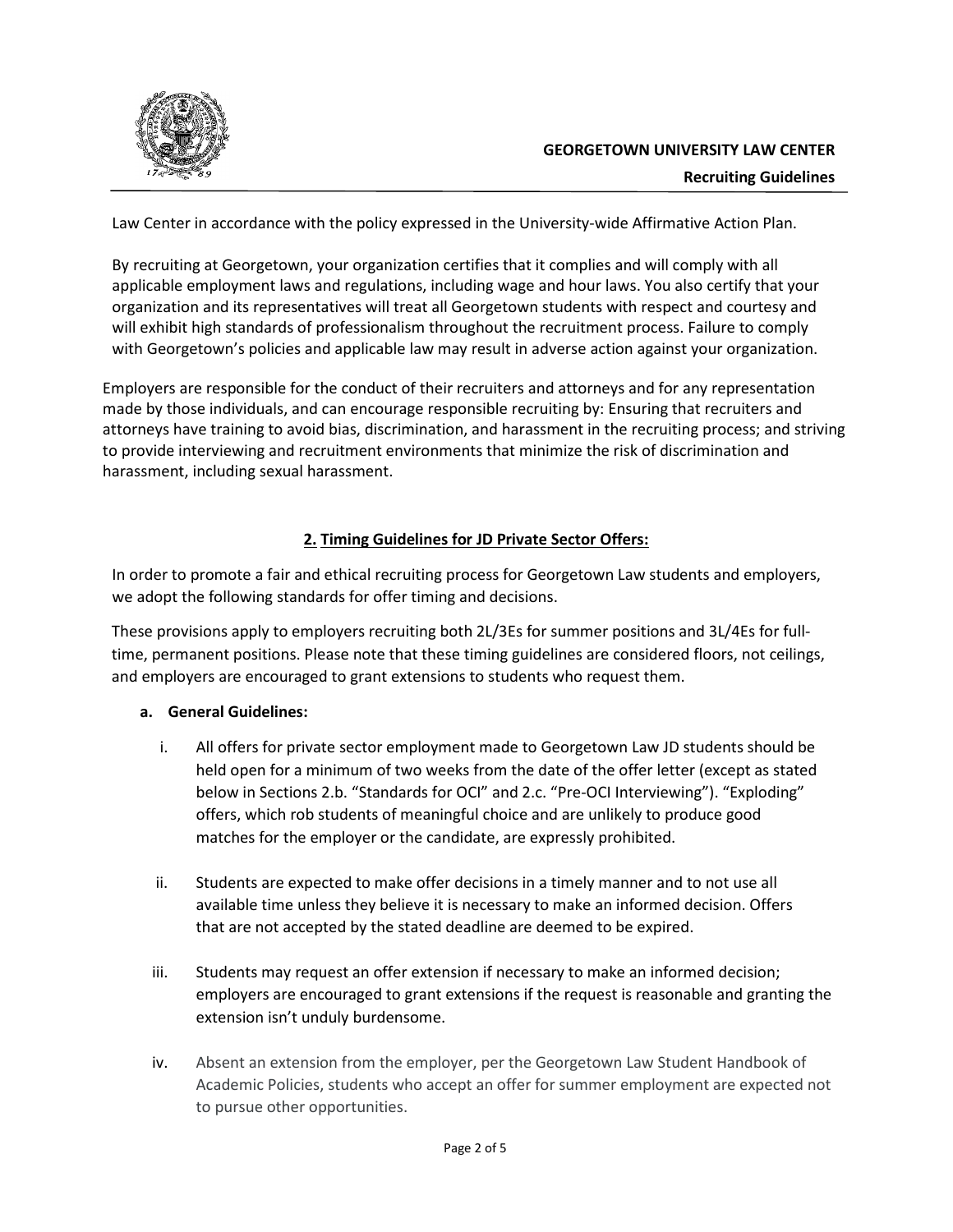

- v. Students should not hold open more than five (5) offers at one time (only one (1) of which may be an offer that was previously extended past the original deadline). Students who are considering only one geographic market are encouraged to hold no more than three (3) offers open at one time.
- vi. Except as provided in Section 2.d. below, offers for full-time employment given by an employer to students who were previously employed by them should remain open until October 1 of the students' final year of law school (if the offer was given before August 31). If the offer is given after August 31, students should have 28 days to make a decision or until October 1, whichever comes later.
- vii. Offers for full-time employment given by an employer where the student was not previously employed should remain open for two weeks (except as stated below in the 2.b. Standards for OCI).

#### **b. Standards for OCI (August 1-4, 2022):**

Employers participating in Georgetown Law's OCI are expected to abide by the following offer timing guidelines:

- i. We encourage employers to give students at least 21 days from the date of the offer letter or the first day of OCI (August 1, 2022) - whichever is later - to decide on that offer. Employers are asked to include the expiration date of their offer in the offer letter.
- ii. Employers who plan to hold offers open for less than 21 days are asked to contact the Office of Career Strategy so that the office is aware and advisors can support students in their strategy and decision making.
- **iii.** Students may request an offer extension if necessary to make an informed decision; employers are encouraged to grant extensions if the request is reasonable and granting the extension is not unduly burdensome.

### **c. Pre-OCI Interviewing**

Students who receive "pre-OCI" offers – i.e., offers of employment for their 2L/3E summer in advance of OCI – should have the opportunity to fully participate in OCI if they so choose. Thus, for employers who engage in any official recruiting with Georgetown, we expect that offers of employment given to students for their 2L/3E summer before the beginning of OCI (August 1) will be held open for 21 days from the start of OCI (August 1). This includes offers from employers who previously employed that student as a 1L/1E/2E summer associate, and/or who engage in recruiting via OCI; our Resume Collect and Diversity Resume Collect programs; and Symplicity job postings. Employers are asked to include the expiration date of their offer in the offer letter. Extensions for Students Pursuing Government/Non-Profit Opportunities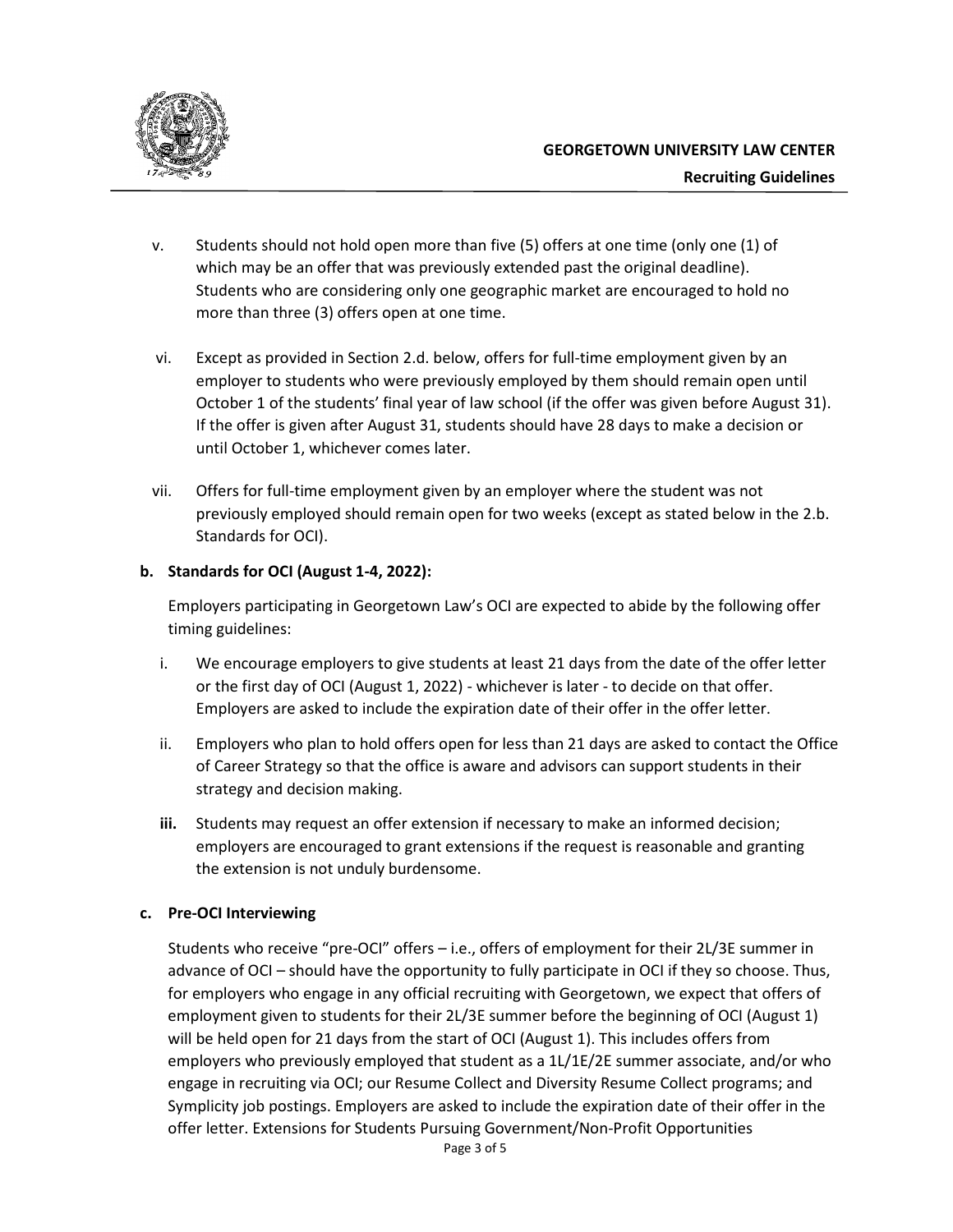

Students who are recruiting with law firms and also pursuing positions in government/nonprofit organizations may request an extension to decide on their offer for summer or fulltime employment. Students may only ask this of one law firm employer. If asked, employers are encouraged to grant this extension and ask that students let them know of their intentions by no later than April 1. Students who receive such extensions are expected to make their decisions in a timely manner and to let the firm know of their intentions as soon as possible.

## **3. Timing Guidelines for JD Public Sector Offers:**

- **a.** Offers for all public sector positions academic-year, summer, and post-graduate should remain open as long as is feasible for the employer. We recommend a minimum period of seven (7) days with an ideal period of 14 days.
- **b.** "Exploding" offers, which rob students of meaningful choice and are unlikely to produce good matches for the employer or candidate, are strongly discouraged.
- **c.** Students are expected to make offer decisions in a timely manner and to not use all available time unless they believe it is necessary to make an informed decision. Employers are asked to include the expiration date of their offer in the offer letter. Offers not accepted by the stated deadline are deemed expired.
- **d.** Students may request an offer extension if necessary to make an informed decision; employers are encouraged to grant extensions if the request is reasonable and granting the extension is not unduly burdensome. Students are encouraged to reach out directly to employers to negotiate offer extensions.
- **e.** Absent an extension from the employer, per the Georgetown Law Student Handbook of Academic Policies, students who accept an offer for summer employment are expected not to continue pursuing other opportunities.

# **4. Recruitment of 1L/1E JD Students:**

To ensure that Georgetown Law first-year students have sufficient time to adjust to the academic and emotional rigors of law school, students may begin meeting with an OCS and/or OPICS Career Advisor on or after October15. Prospective employers are strongly encouraged not to solicit applications for summer positions from 1L students until at least mid-November.

Per Sections 2(a)(i) and 3(a) above, offers to 1L students should be held open for a minimum of two (2) weeks from the date of the offer letter for private sector employers and a minimum of seven (7) days (though we recommend two (2) weeks) for public sector employers.

If you have questions about these guidelines, please contact either Amy Mattock, Assistant Dean, at